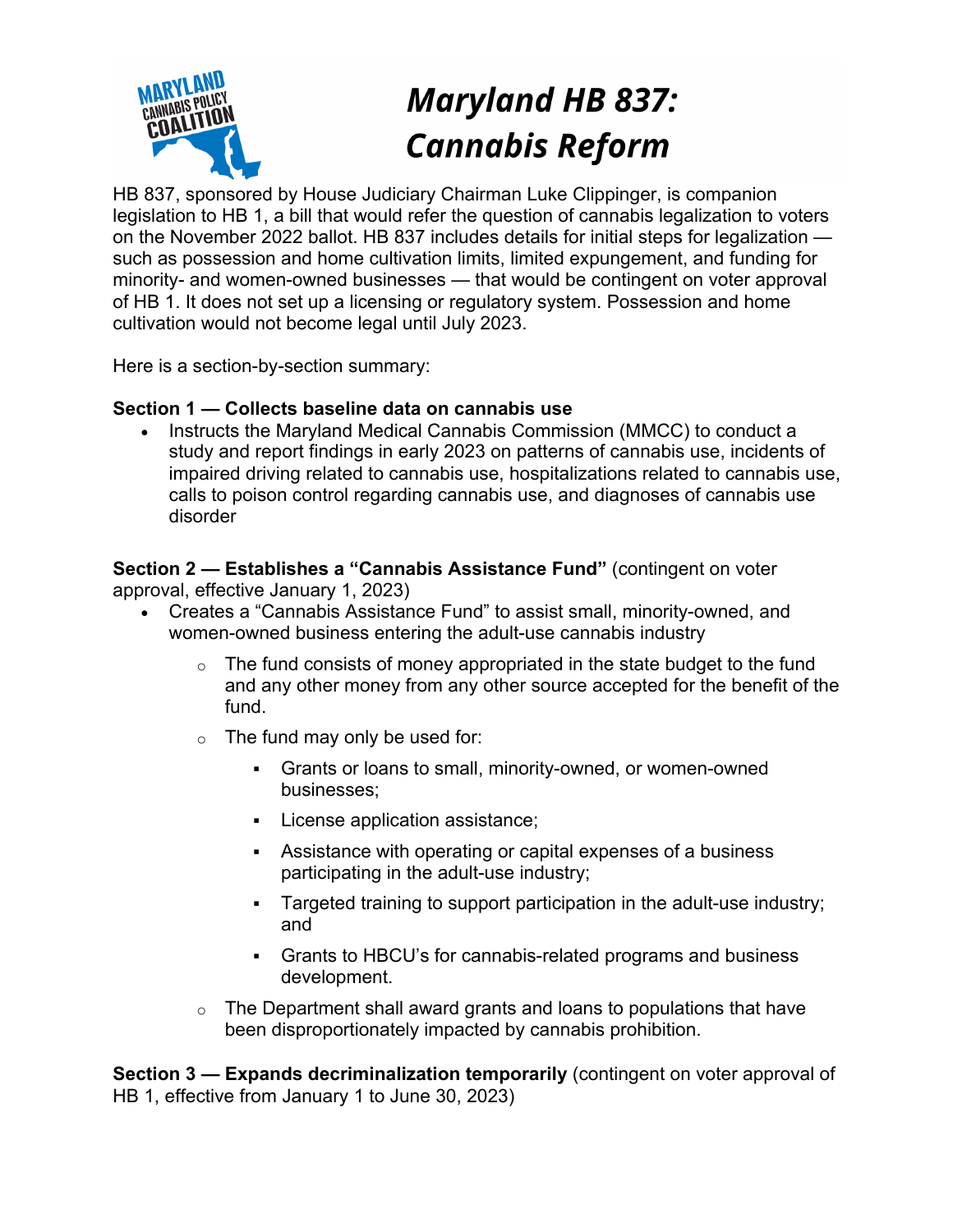- Expands decriminalization to include up to 1.5 ounces, making use and simple possession punishable by a civil fine of up to \$100 (The limit is less than 10 grams now.)
- Reduces the penalty for possession of more than 1.5 ounces, but not exceeding 2.5 ounces, to a civil fine of up to \$250

**Section 4 — Legalizes limited possession, sharing, and home cultivation for adults** (contingent on voter approval, effective July 1, 2023)

- Starting on July 1, 2023, a person who is 21 or older could possess and cultivate a personal use amount of cannabis, defined as:
	- $\circ$  1.5 ounces of cannabis
	- o 12 grams of cannabis concentrates
	- o cannabis products containing no more than 750 milligrams of THC.
	- $\circ$  For individuals who are under 21, possession of 1.5 ounces or less would be punishable by a civil fine of up to \$100.
- Starting on July 1, 2023, amounts exceeding the above amounts, but no more than the below amounts, would be punishable by a civil fine of up to \$250 or community service:
	- $\circ$  2.5 ounces of cannabis
	- o 20 grams of cannabis concentrates
	- o cannabis products containing no more than 1,250mg of THC.
- Possessing over the above amounts would be punishable by up to six months in jail and/or a fine of up to \$1,000.
- Public smoking would be punishable by a civil fine of up to \$50 for a first offense, and up to \$150 for a second offense.

**Section 5 — Up to three years in jail for dispensing, PWID, and making infused brownies at home; limited expungement** (contingent on voter approval, effective January 1, 2023)

- Punishes possession with intent to distribute (PWID) by up to three years' imprisonment and/or a fine of up to \$5,000, with an exception for sharing
- Provides that a person does not violate the provision for possessing 2.5 ounces or less "without other evidence of an intent to distribute"
- Punishes the home manufacture of cannabis products (such as making cannabis-infused brownies) and growing more than two plants by up to three years' imprisonment and/or a fine of up to \$5,000
- Provides automatic expungement for all cases where possession of cannabis was the only charge in the case and the charge was issued before July 1, 2023.